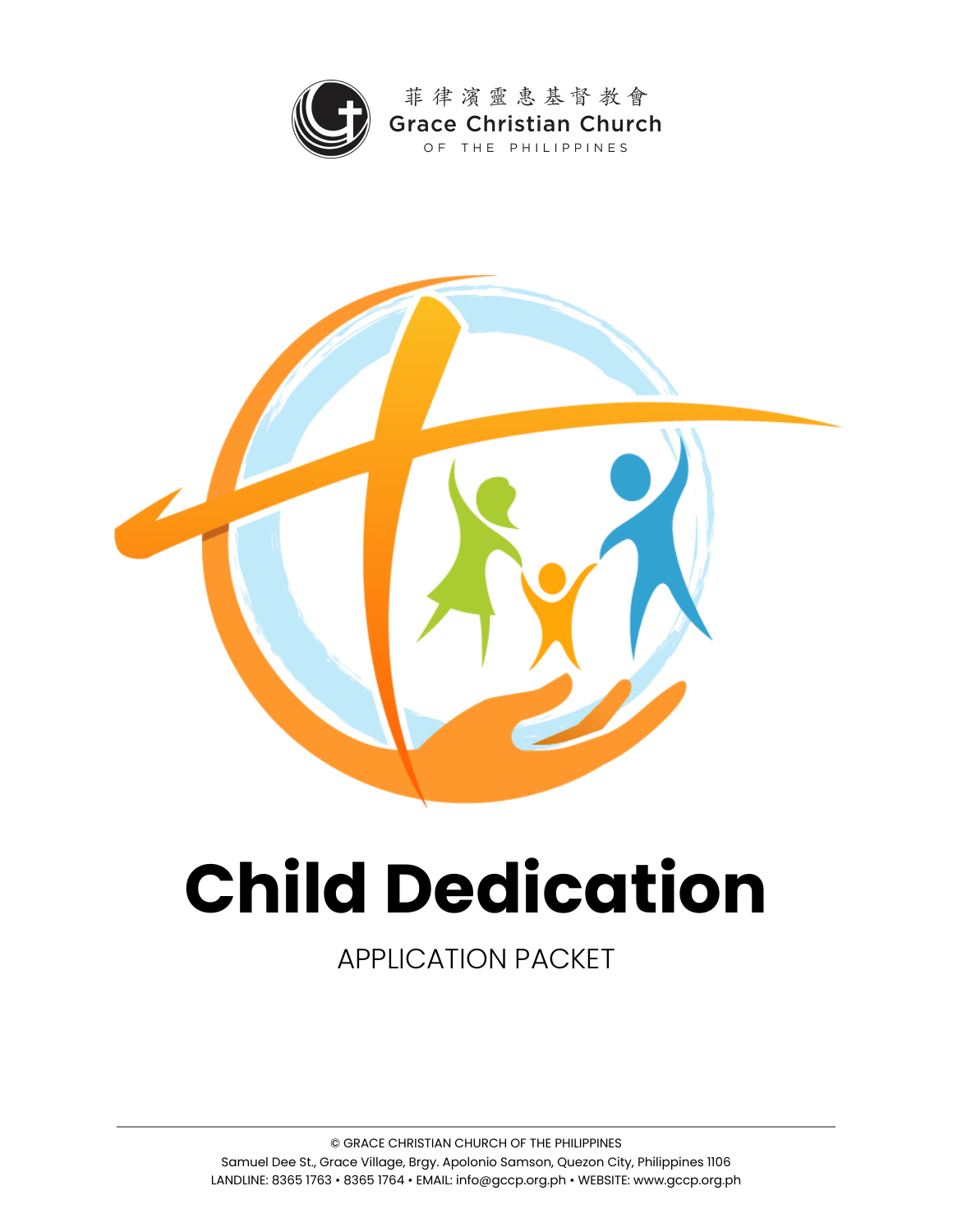### **Dear Parents**

We are so excited that you have decided to have your child dedicated at Grace Christian Church of the Philippines (GCCP)!

A Child Dedication Service is a service where the parents promise to raise their child with Christian principles, train up the child in the things of the Lord, and to commit their child to God's care. This follows the example of Jesus, who was dedicated in the Temple as a child.

It should be clarified that Child Dedication is NOT Child Baptism. The child does not automatically become a Christian. When the child grows up, he/she must still make a personal decision to trust Jesus Christ as his/her personal Savior.

Since this dedication service is a promise by the parents to raise their child with Christian principles according to the Bible, this child dedication should also be a recommitment on the part of the parent to walk more closely with the Lord, for how can parents teach their child the things of the Lord, if they are not exemplifying it in their own lives? That is why we require that the parents of the child demonstrate this by regularly attending one of the worship services of the church as a show of their commitment to walk with the Lord.

Congratulations to you for receiving God's blessing of a child! We are so excited that you have decided to have your child dedicated at Grace Christian Church of the Philippines (GCCP). May you as parents have the wisdom and guidance to raise up children who will grow up to be men and women of the Lord.

If you have any further questions, please feel free to contact the church.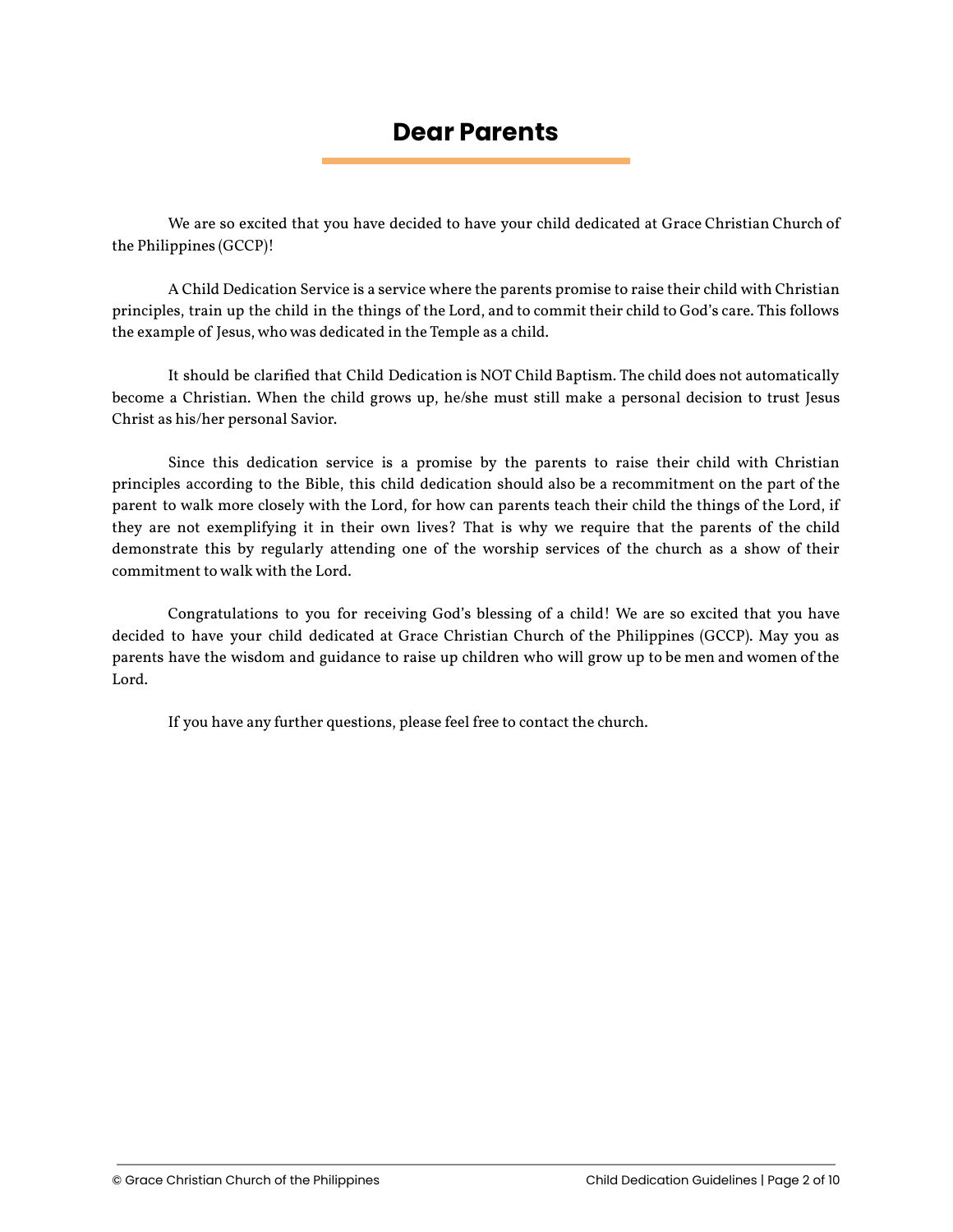# **Guidelines & Policies**

#### **A. Schedule of Child Dedication Service**

GCCP will hold a rolling application for child dedication services throughout the year. What this means is that if you want to dedicate your child, please submit the application to the church as soon as possible. The church will assign a date for the dedication based on internal scheduling and guidelines. Please note that we will try our best to accommodate your request for preference of dates, but the church usually holds child dedication services once every three months.

Slots for child dedication when scheduled in a worship service are limited and will be granted on a first-come, first-serve basis with completed application. Completed applications include all supporting documentation and an interview with a GCCP pastor. There is no "reservation" of time slots in a particular service.

Please keep in mind that child dedication can happen at any time and does not necessarily have to coincide with the birthday of the child. It happens when the parents are spiritually ready to present themselves and the child before the Lord and before the church congregation.

#### **B. Eligibility**

GCCP accepts children to be dedicated if at least one of the following conditions are met:

- 1. At least one parent must be a Christian who has been regularly attending a GCCP worship service for at least 6 months PRIOR to the application. In extreme circumstances, exceptions to this rule may be made with the approval of the senior/resident pastor and the church board.
- 2. If the parents have moved permanently abroad, at least one of the parents must have previously regularly attended GCCP for two (2) years and was a member of the church in good standing just prior to their migration. They must be regularly attending a protestant church prior to application. A recommendation letter from the pastor testifying to the parents' spiritual lives and regular church attendance is also required. However, GCCP highly recommends that they have their child dedicated at that church because it is the church the child will grow up in.
- 3. At least one of the grandparents is regularly attending GCCP one (1) year PRIOR to application. The parents must be regularly attending another protestant church. A recommendation letter from the pastor testifying to their spiritual lives and regular attendance is also required. However, GCCP highly recommends that they have their child dedicated at that church because it is the church the child will grow up in.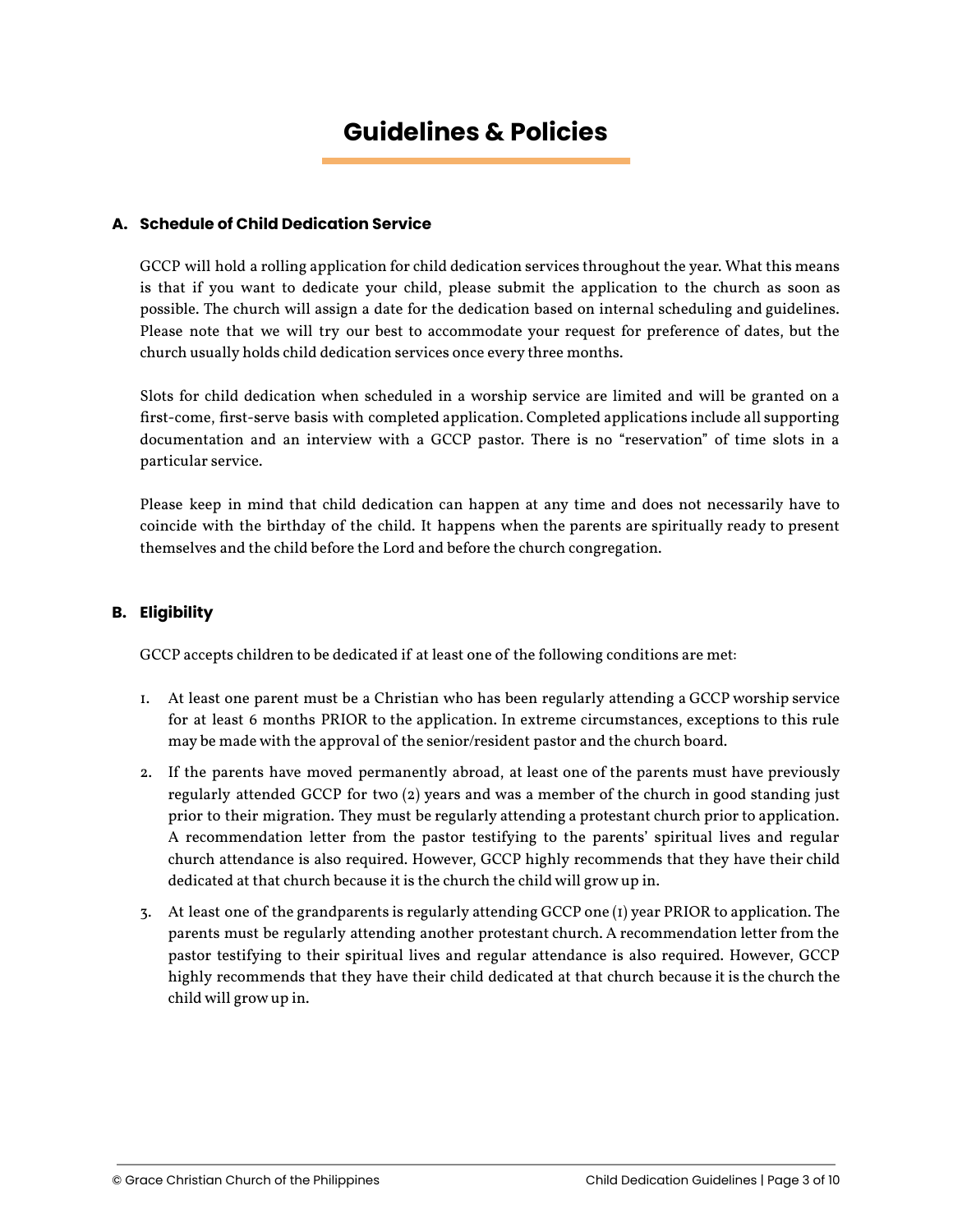#### **C. Application Requirements**

- 1. Both parents must agree to their child's dedication at GCCP.
- 2. The application is not considered complete until the following documents are submitted:
	- Duly accomplished Child Dedication Application Form.
	- Certified copy of child(ren)'s PSA birth certificate.
	- Certified copy of parent's marriage certificate.
	- If eligible through section B-2 or B-3, a recommendation letter from the home church pastor testifying to the parents' spiritual lives and regular church attendance is also required.
- 3. Parents must meet with a GCCP pastor for an interview and final approval.

#### **D. Child Dedication Scheduled in a Worship Service**

- 1. The dedication service is usually scheduled at the BEGINNING of the worship service. Please be at the venue on time. If you miss the dedication service, the child will be rescheduled for the next child dedication service a few months later.
- 2. Immediate family members (i.e. child's grandparents, child's brothers and sisters) may be invited onto the stage to accompany you and your child(ren) during the dedication service.
- 3. During the dedication service, the pastor will ask some questions and then present the child with the meaning of their name and a Bible verse for the child, and then pray a special prayer for blessing and dedication on the child.
- 4. Because the dedication is a Christ-honoring, solemn occasion, please wear appropriate clothing as you will be on stage (i.e. no jeans, shorts, sandals, mini-skirts, etc.).
- 5. Parents and family members attending the dedication service are requested to stay throughout the entire worship service. However, if your child is unable to stay for the entire service, they along with a guardian may want to join our Junior Church Sunday School program or use the nursery facilities.
- 6. Please refrain from taking family pictures outside the church until AFTER the worship service is completed.

#### **E. Off-site Child Dedication or Requesting for a GCCP Pastor to Pray for Your Child During a Family Event**

If you would like to request one of the GCCP pastors to pray for your child at a children's party or other family events, it is considered a personal request between your family and the pastor. GCCP will NOT issue an official Grace Christian Church of the Philippines Child Dedication certificate.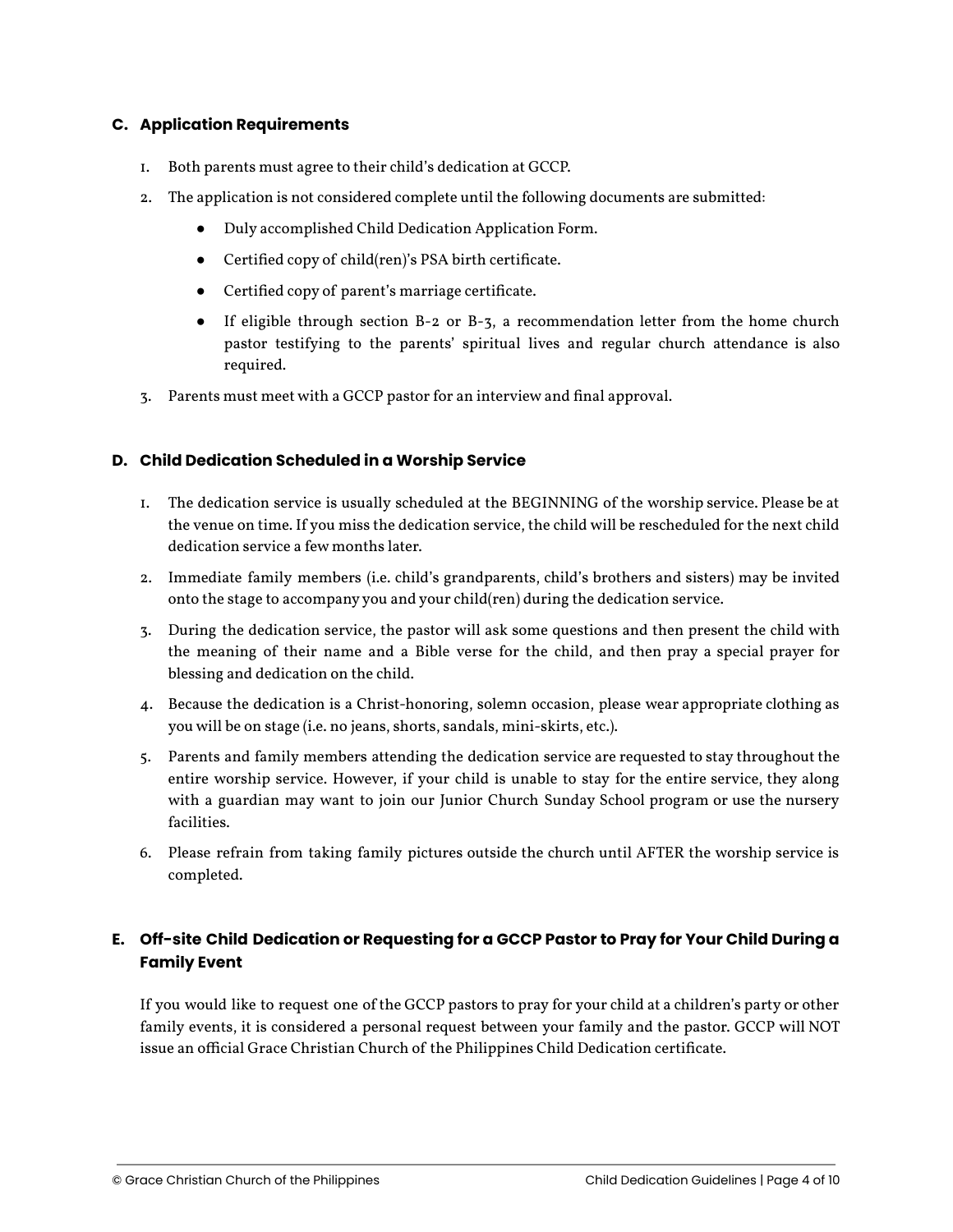#### **F. Child Dedication Certificates**

Only children dedicated at the church will receive an official GCCP Child Dedication certificate.

PLEASE NOTE: The church does not keep copies of the original certificate and therefore cannot reissue certificates if the original is lost or damaged. Please safeguard the certificate when given to you.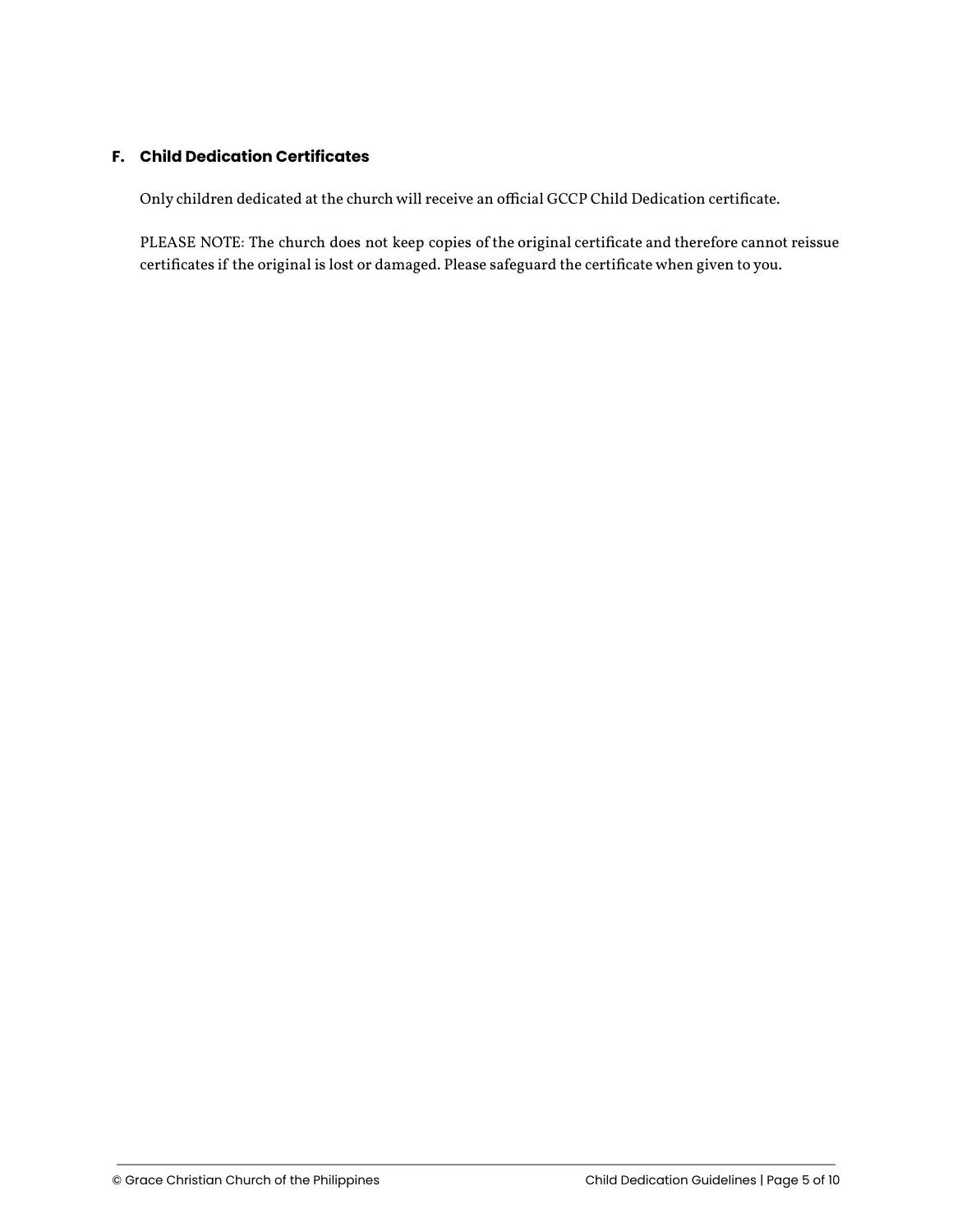## **ADDENDUM**

#### **Child Dedication Protocol During the COVID-19 Pandemic**

#### **A. Government and Church Guidelines**

GCCP will follow all guidelines as set forth by the Philippine Government's Inter-Agency Task Force (IATF) on Emerging Infectious Diseases, the City of Quezon City, and Barangay Apolonio Samson.

#### **B. Church Guidelines**

It is the responsibility of the parents to ensure that their family and guests are fully aware and compliant with all church's rules and guidelines.

#### **C. Guest List and Testing**

● Depending on the alert level in Quezon City on the day of the child dedication, a maximum number of guests are allowed to attend the event at GCCP.

| Alert Level | No. of Allowed Persons |
|-------------|------------------------|
| Level 5     |                        |
| Level 4     | 30 pax                 |
| Level 3     | 50 pax                 |
| Level 2     | 80 pax                 |
| Level I     | 100 pax                |

*Subject to IATF and LGU guidelines*

- Parents must submit a complete list of those attending the child dedication physically five (5) days prior to the date of dedication. Individuals not on the submitted list will not be allowed inside the church nor will they be allowed to stand-by near the church gate. Once inside, the individual is expected to remain inside the church for the duration of the ceremony. If they leave the church grounds, theywill not be allowed back inside.
- As circumstances warrant, GCCP may require all guests to undergo an antigen swab test on the day of the child dedication.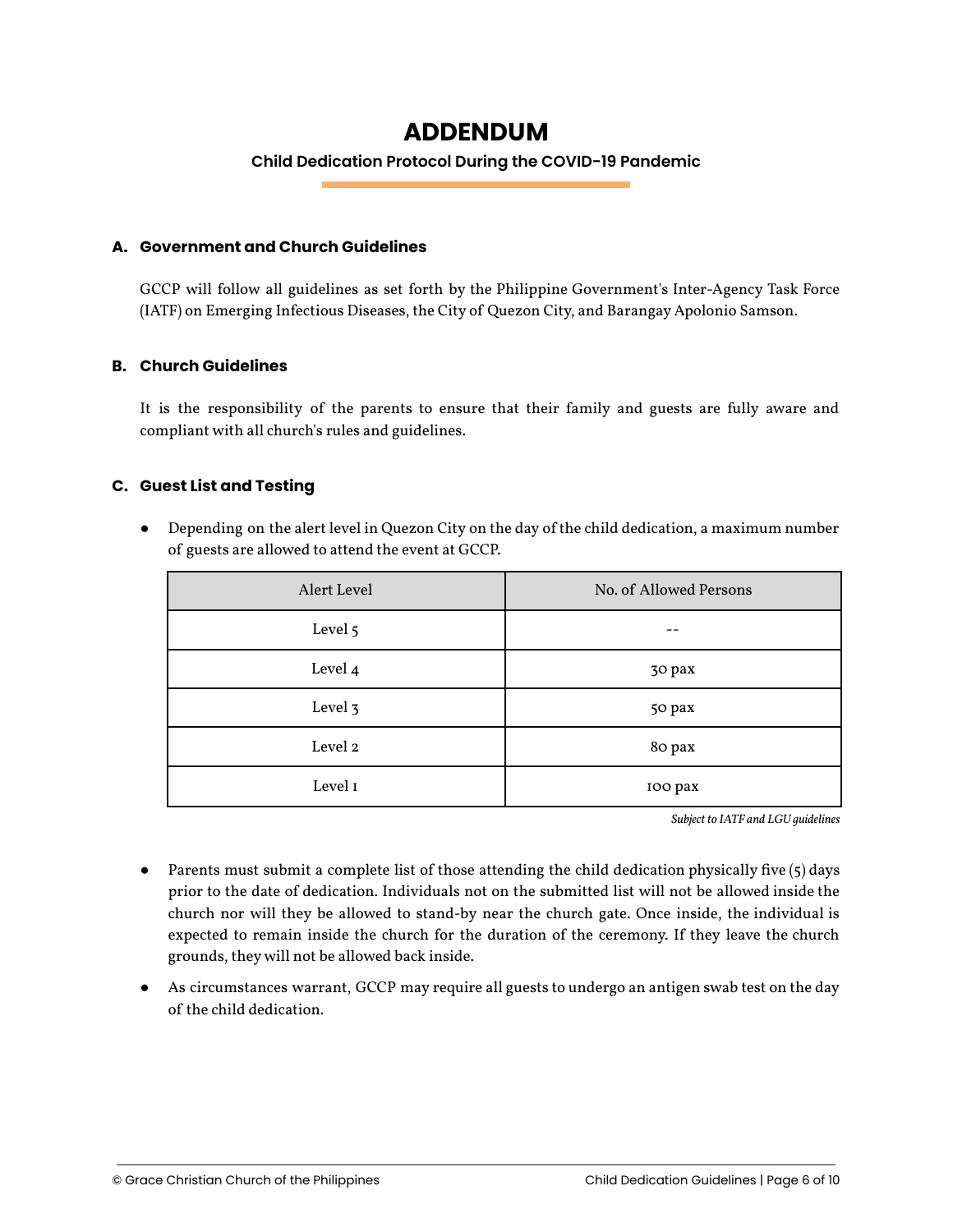#### **D. Contact Tracing, Face Coverings, and Social Distancing**

- Those on the official Guest List will be asked to fill out a contact tracing form and will be required to wear protective face coverings. Those coming will also be asked to maintain social distancing for at least one (1) meter, unless they are a family unit living together.
- The wearing of face masks is compulsory upon entering the church. If you do not wear face coverings, you will not be allowed inside the church. Additional face coverings (i.e. face shields) are optional.
- Providing face coverings for the attending party is the responsibility of the parents.
- During the ceremony, the parents, child(ren) and Officiating Pastor will not be wearing face coverings based on the comfort level of the family.

#### **E. Other Matters**

Some aspects of the normal child dedication program will be modified. Please discuss these modifications with the church's Member Care Ministry Staff or Officiating Pastor.

#### **F. Disclaimer**

GCCP has taken all necessary health precautionary measures by enforcing protocol guidelines as required by the DOH. Participants and guests should come to the church with full knowledge of the risks involved in contracting the Covid-19 virus and will not hold GCCP or her officers liable for their personal health issues.

*Updated & Revised 2/11/2022*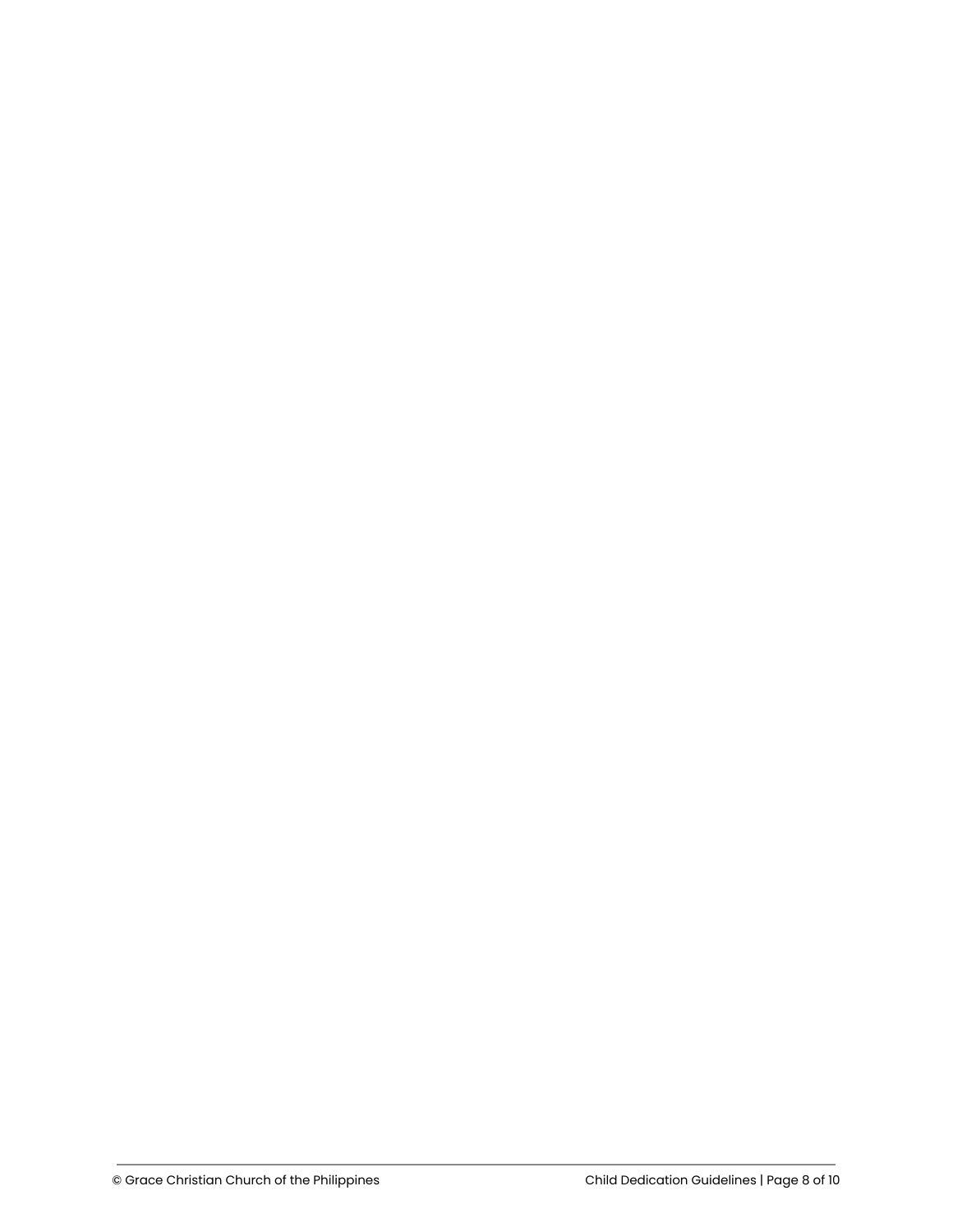# **APPLICATION FORM FOR CHILD DEDICATION**

*IMPORTANT: Information should be asit appears on thechild's birth certificate.*

| Please check:                                                                                                                                                                        | Child's parent(s) is/are active GCCP members or regular attenders<br>□<br>Child's parent(s) was/were active GCCP members who moved abroad<br>$\Box$<br>Child's grandparent(s) is/are active GCCP members or regular attenders<br>□ |                                                                                                         |
|--------------------------------------------------------------------------------------------------------------------------------------------------------------------------------------|------------------------------------------------------------------------------------------------------------------------------------------------------------------------------------------------------------------------------------|---------------------------------------------------------------------------------------------------------|
| Name of Child                                                                                                                                                                        | Given Name, Middle Name, Last Name                                                                                                                                                                                                 |                                                                                                         |
| Date of Birth                                                                                                                                                                        |                                                                                                                                                                                                                                    |                                                                                                         |
| Place of Birth                                                                                                                                                                       |                                                                                                                                                                                                                                    |                                                                                                         |
| Father's Name                                                                                                                                                                        |                                                                                                                                                                                                                                    |                                                                                                         |
| Mother's Maiden Name                                                                                                                                                                 |                                                                                                                                                                                                                                    |                                                                                                         |
| Contact No.                                                                                                                                                                          | Mobile                                                                                                                                                                                                                             | Home                                                                                                    |
| Email                                                                                                                                                                                |                                                                                                                                                                                                                                    |                                                                                                         |
|                                                                                                                                                                                      | Street, Barangay                                                                                                                                                                                                                   |                                                                                                         |
| <b>Home Address</b>                                                                                                                                                                  | City                                                                                                                                                                                                                               | Province / State                                                                                        |
|                                                                                                                                                                                      | Zip Code                                                                                                                                                                                                                           | Country                                                                                                 |
| <b>Preferred Date and Time</b><br>of Child Dedication                                                                                                                                | Date 1                                                                                                                                                                                                                             | $\Box$ Sun 7:30am<br>$\Box$ Sat 6pm<br>$\Box$ Sun 9am $\Box$ Sun 11am<br>D Other ______________________ |
| Please Note:<br>Your preferred date and time<br>is NOT guaranteed. Final schedule<br>will be determined by the church.                                                               | Date 2                                                                                                                                                                                                                             | $\Box$ Sun 7:30am<br>$\Box$ Sat 6pm<br>$\Box$ Sun 9am $\Box$ Sun 11am<br>□ Other _____________________  |
| TO BE FILLED OUT BY GCCP STAFF                                                                                                                                                       |                                                                                                                                                                                                                                    |                                                                                                         |
| <b>Documents Submitted</b><br>Child's Birth Certificate<br>$\Box$<br>Parents' Marriage<br>$\Box$<br>Certificate<br>Pastor's Recommendation<br>□<br>Letter (if applicable)<br>Remarks | Approved by                                                                                                                                                                                                                        | <b>Final Schedule of Dedication</b>                                                                     |